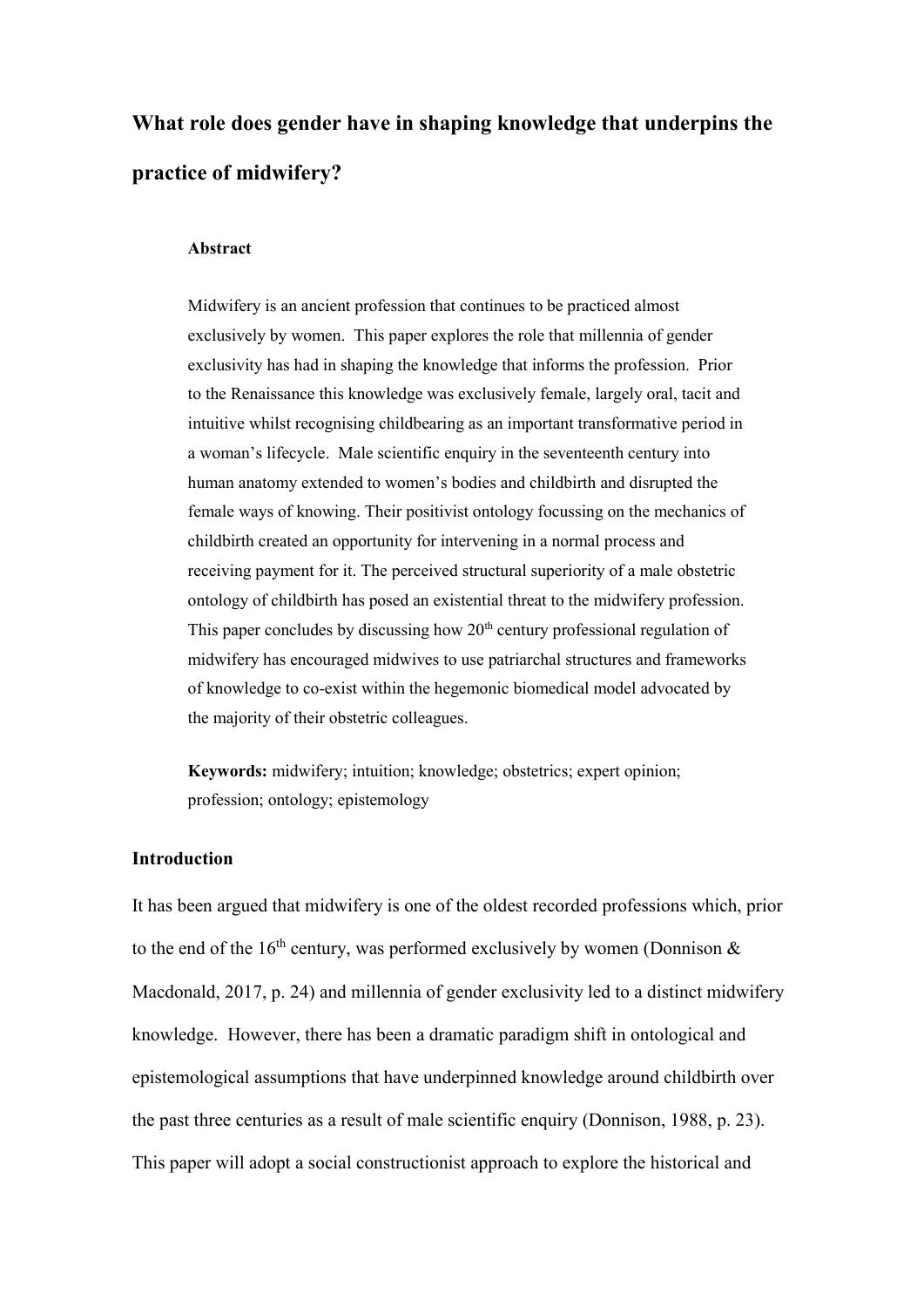social contexts of how midwifery knowledge in the Western world is informed by gender (Burr, 2015, p. 4). The discussion is focused on midwifery within the United Kingdom (UK) with a view to drawing parallels with the situation in other industrialised nations. It will begin by identifying the relationship between gender and power. It will then consider the uniquely female context of tacit midwifery knowledge before addressing how male involvement in the childbearing arena discredited this by representing itself as authoritative knowledge. It will conclude by positing the theory that the two ontological and epistemological positions have been able to co-exist through the advent of professionalisation and feminist discourse from the beginning of the  $20<sup>th</sup>$  century to the present day.

## *Gender and power*

The author is motivated to explore this subject as he is a male midwife embarking on doctoral studies exploring the experiences of men in the midwifery profession and is seeking to understand how the intersection of gender with professional identity can inform the creation of knowledge.

The relationship between gender and knowledge is an important and rich area for exploration because gender has become inextricably bound up with notions of authoritative knowledge. One of the most influential of  $20<sup>th</sup>$  century social theorists, Foucault (1980) posited the theory that knowledge and power are inseparable concepts. He believed that 'discourses', or bodies of knowledge, are constantly challenged by alternative discourses because they offer access to power. The fact that the act of childbearing is exclusively the domain of women offers no protection from gendered discourses of power, indeed arguably it makes it more vulnerable to them given the patriarchal nature of western society. This is evidenced by the fact that in midwifery's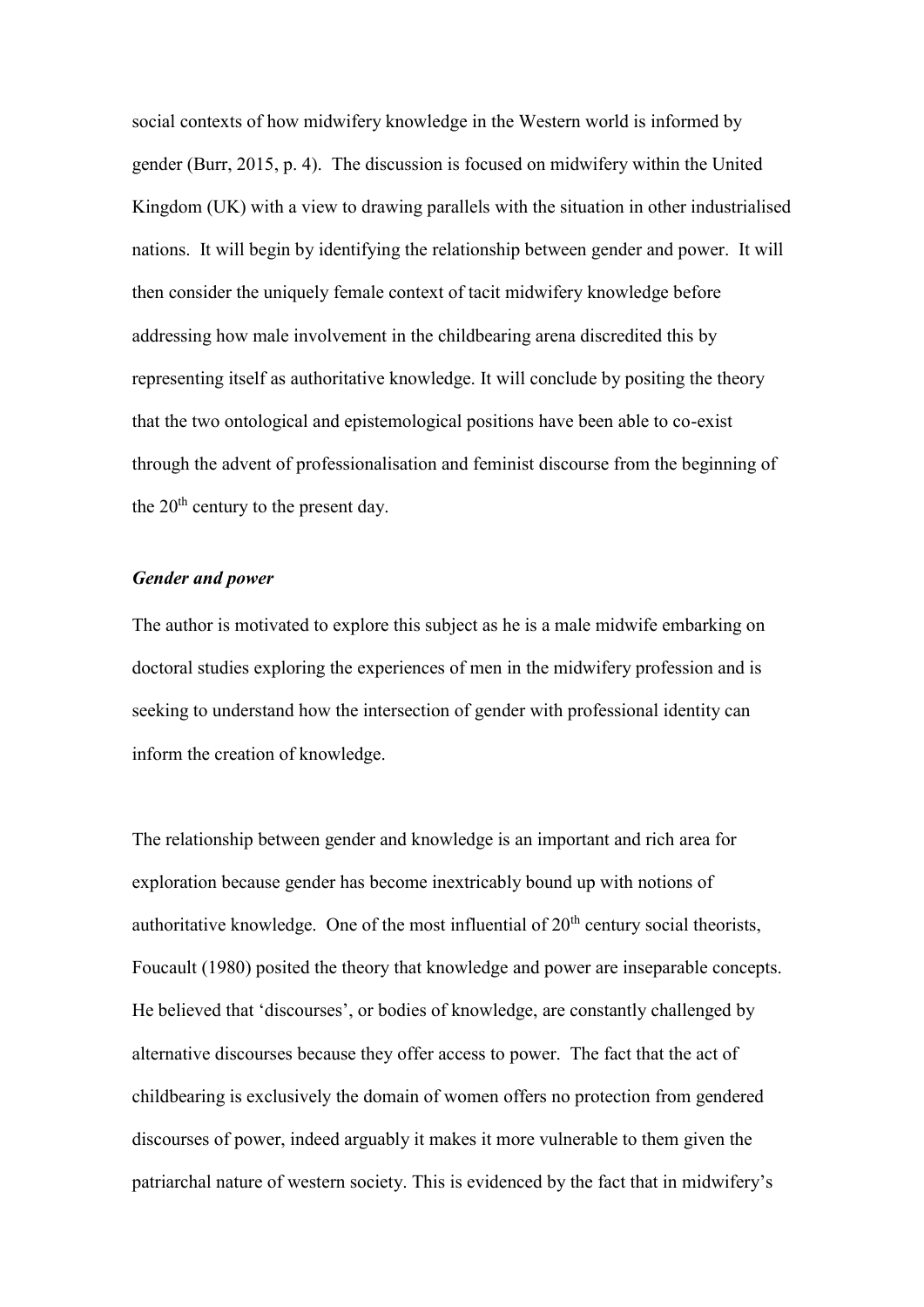allied profession of nursing, men are disproportionately more likely to assume managerial positions and in a shorter time period than their female counterparts (Wilson, 2003, p. 17) despite constituting only 11 percent of the workforce in the UK (Nursing & Midwifery Council (NMC), 2018). To explore the epistemologies that underpin these metanarratives is important because philosophical enquiry can allow the individual to make 'arguments explicit' (Walliman, 2011, p. 58). This then allows the reader to critically evaluate literature within the context of its creation and 'unmask' (Fahy, 2008, p. 5) and challenge the dominant discourses of what Foucault (1979) terms 'disciplinary power' so that new knowledge can begin to take shape. This paper will argue that, viewed from a feminist perspective, the shift of midwifery from being exclusively the domain of women has led to it becoming subordinate to male dominant patriarchal -views of what counts as knowledge to improve outcomes in childbirth.

### *Female knowing*

Historical midwifery knowledge, insomuch as it had an ontological and epistemological basis, has come to be defined as the inverse of the coordinated, documented and inductive knowledge of the realist discourse that followed it. Prior to the  $17<sup>th</sup>$  century midwifery knowledge was oral and confined to the isolated practices of individuals. Intuition, experience, embodied knowledge, ideas, emotions, religious teaching and accepted cultural norms have informed practice (Donnison & Macdonald, 2017). Attempting to critically evaluate the efficacy of these female ways of knowing within the dominant contemporary discourse of 'evidence-based practice' is problematic. Women were excluded from universities and seats of 'learning' where knowledge was written in Latin by men for men and, as Green (2008, p. 495) suggests, within academic discourse only when knowledge is written down in a book does it acquire authority. Scholarship until the second half of the  $19<sup>th</sup>$  century was exclusively male in practice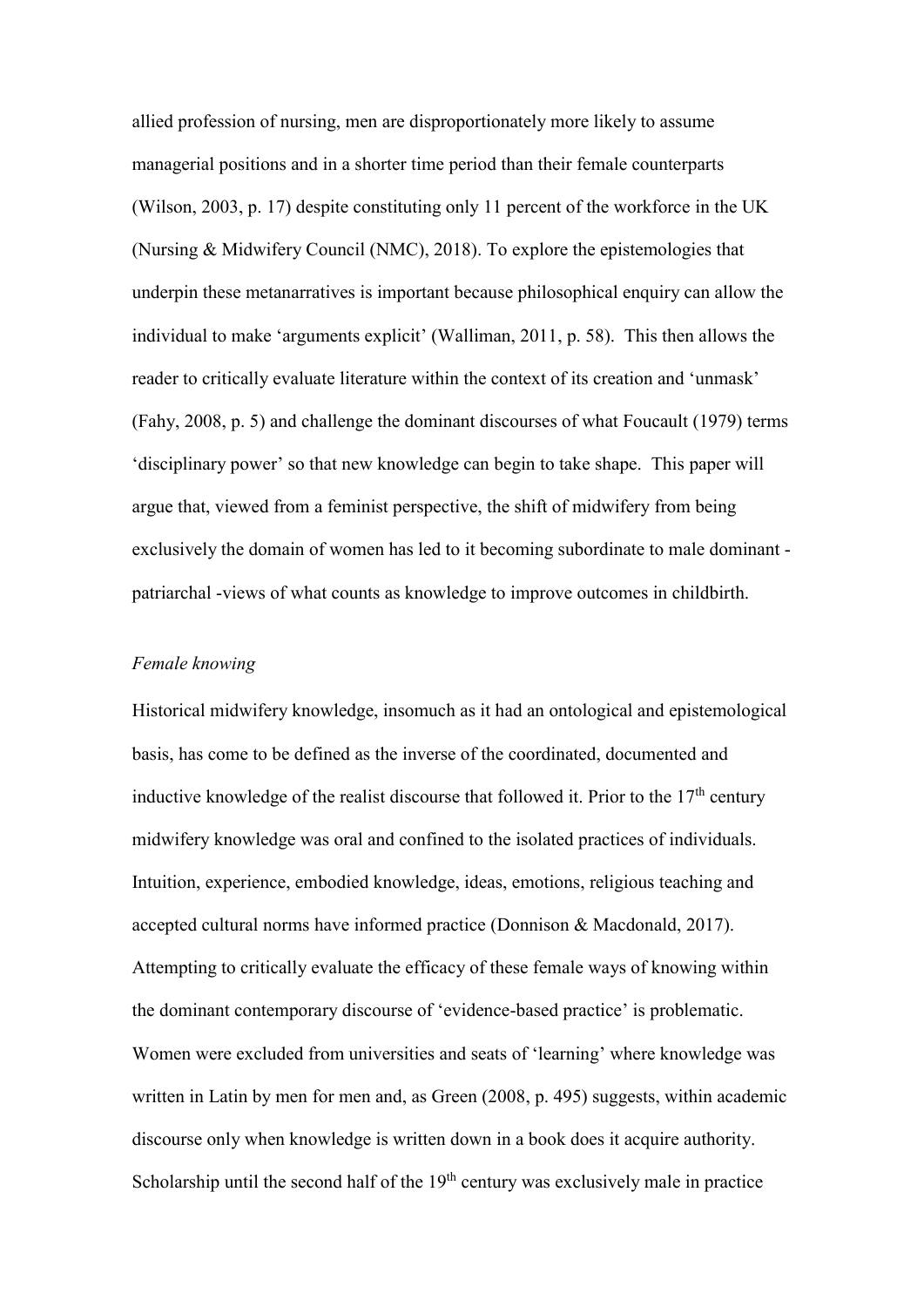and midwifery education did not start to become a graduate profession until the 1990s (Macdonald, 2017, p. 80).

In the absence of contemporaneous written accounts of historical midwifery practice, it is still possible to gain an insight into how birth practices might have looked prior to male involvement in birth by looking at recent anthropological accounts of cultures where midwifery is practised free from the influence of western biomedicine and mandatory professional regulation. Jordan (1997, p. 60) observed midwives at work in Yucatan, Mexico and concluded that women from the community and family worked alongside the midwife to support the parturient woman. Decision making was collective, collaborative and non-hierarchical, developed through shared experiences and stories, arguably based on intuitive knowledge. Intuition has been defined as knowing something without conscious reasoning but a key component of midwifery decision making (Barnfather, 2013). The fact that it has no obvious rational explanation which can be verbalised, written down and then open to challenge using accepted forms of (male) academic discourse renders it invalid as a form of knowledge within the biomedical paradigm. It has been suggested that intuition cannot be divorced from scientific enquiry given that it is often the very impetus to explore and test scientific theories (Davis-Floyd & Davis, 1997). Others have argued that intuition is tacit knowledge, increasing with experience and multiple exposures to similar events. Angeli & Campbell (2017) develop this argument further to suggest that being in the presence of a patient and having contact with them allows healthcare providers to be alert earlier to altered health states and then start investigating how to 'translate' this sense into accepted medical terminology, masking the embodied (female) origin of knowledge. Midwives are defined even in the Old English origins of their name as being 'with (mid)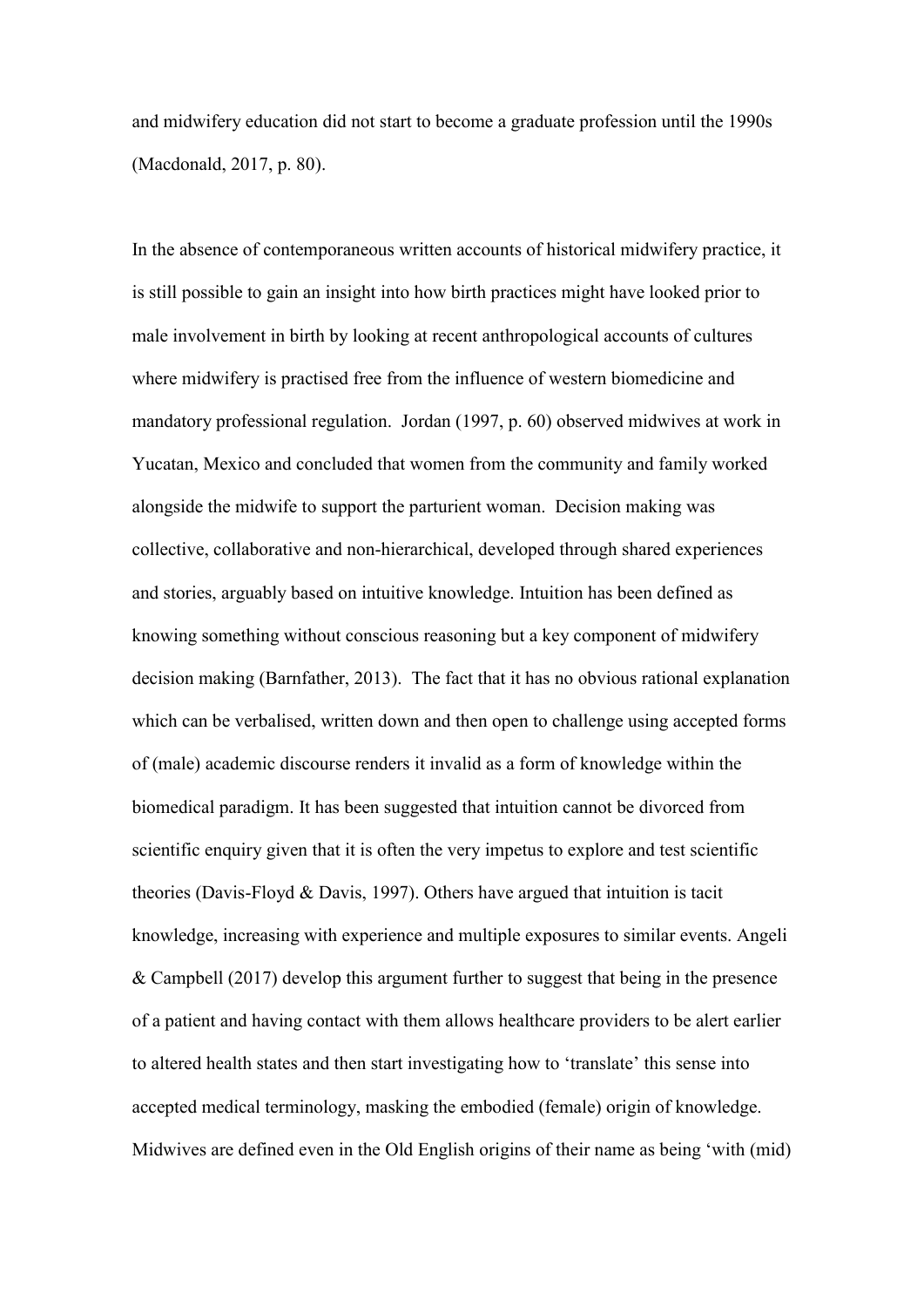woman (wif)', often over a prolonged period of time and historically were embedded within the community they served. They are therefore uniquely privy to a way of knowing that is not accessible through the pervasive patriarchal authoritative knowledge framework.

#### *Male enquiry*

The advent of men into this exclusively female world came about as a result of the Renaissance, the  $17<sup>th</sup>$  century movement where male scientific enquiry into the world of anatomy extended to women's bodies and childbirth. A new positivist ontological assumption emerged supported by an epistemology of scientific enquiry and empiricism (Braun & Clarke, 2013, p. 27) that sought to explain and thus control the process of labour. It has been widely argued in key texts (Wilson, 1995; Cahill, 2000; Donnison, 1988) that this has led to a male understanding of childbirth as a depersonalised, mechanical process which could be expedited by developing instruments like the forceps (Wilson, 1995, p. 3). Marxist philosophy argues that in a capitalist industrialised society all social structures exist in order to benefit the economically dominant and powerful class (Jones & Bradbury, 2018, p. 41). Viewed from this perspective, childbirth under the male gaze was an opportunity for generating revenue by speeding up a mechanical process.

Male obstetricians – who attended women only for the moment of birth itself discredited intuition because it did not share these same ontological and epistemological assumptions. Realism is a philosophy of knowledge that believes in one absolute truth or reality which is discoverable given the right set of circumstances. What genders this knowledge is twofold: Firstly, scientists and philosophers who expounded this belief, unlike their antecedents, were exclusively male and therefore had no intrinsic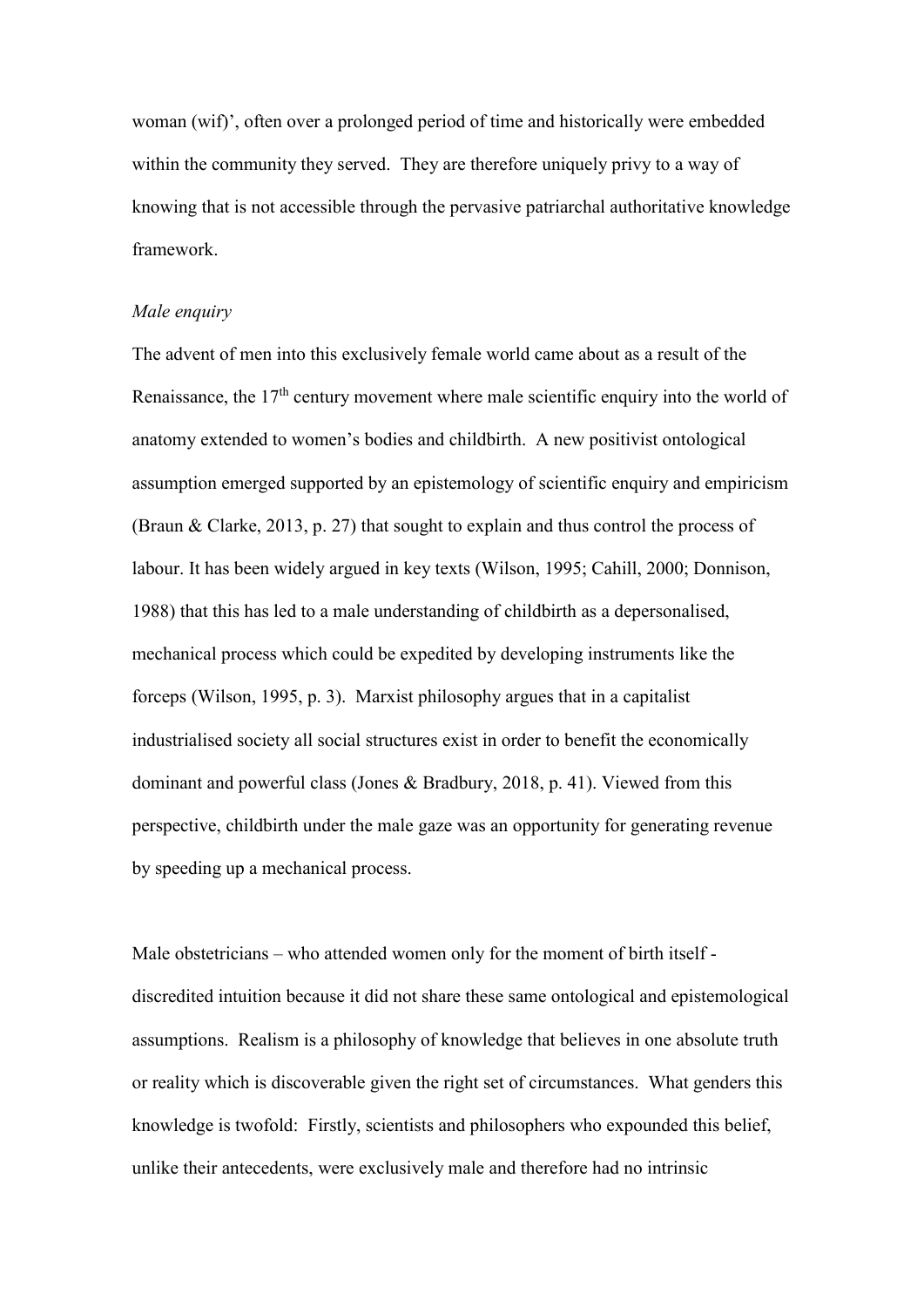motivation or embodied experience to offer an alternative or complementary perspective to this ontological position. Secondly the emphasis on an understanding of anatomy and physiology learned through dissection originates from the desire to cure illness and pathology which served to benefit male authority by remunerating it for this knowledge. These positionalities run counter to the philosophy of midwifery that childbearing is both a transformative social event and a normal physiological process (International Confederation of Midwives, 2014).

In the  $20<sup>th</sup>$  century, the culture of risk management and a biomedical model of childbearing as a result of a positivist ontology with a focus on pathology has resulted in technological dominance of women's bodies. This has taken the form of disembodied scientific observation both internally via ultrasound scans to visualise the structures of the developing fetus and externally with fetal cardiotocography to monitor fetal heart activity. This has had the effect of rendering the woman herself invisible by emphasising the personhood of the fetus (Kingdon, 2009, p. 103). Furthermore, it has been argued that the efficacy of these technologies is scientifically unevaluated (Cahill, 2000). It has also been established that less than twenty percent of guideline recommendations by the Royal College of Obstetricians and Gynaecologists are based on empirical evidence with most of the recommendations deriving from 'expert opinion' (Prusova *et al.*, 2014). Therefore, what has come to be accepted in the 21<sup>st</sup> century as authoritative knowledge around childbirth poses an existential challenge to the positivist ontology from which it evolved. It is recognised within the rules of scientific enquiry that expert opinion is vulnerable to bias and the uniqueness of pregnancy makes it ethically challenging to gather empirical evidence in the form of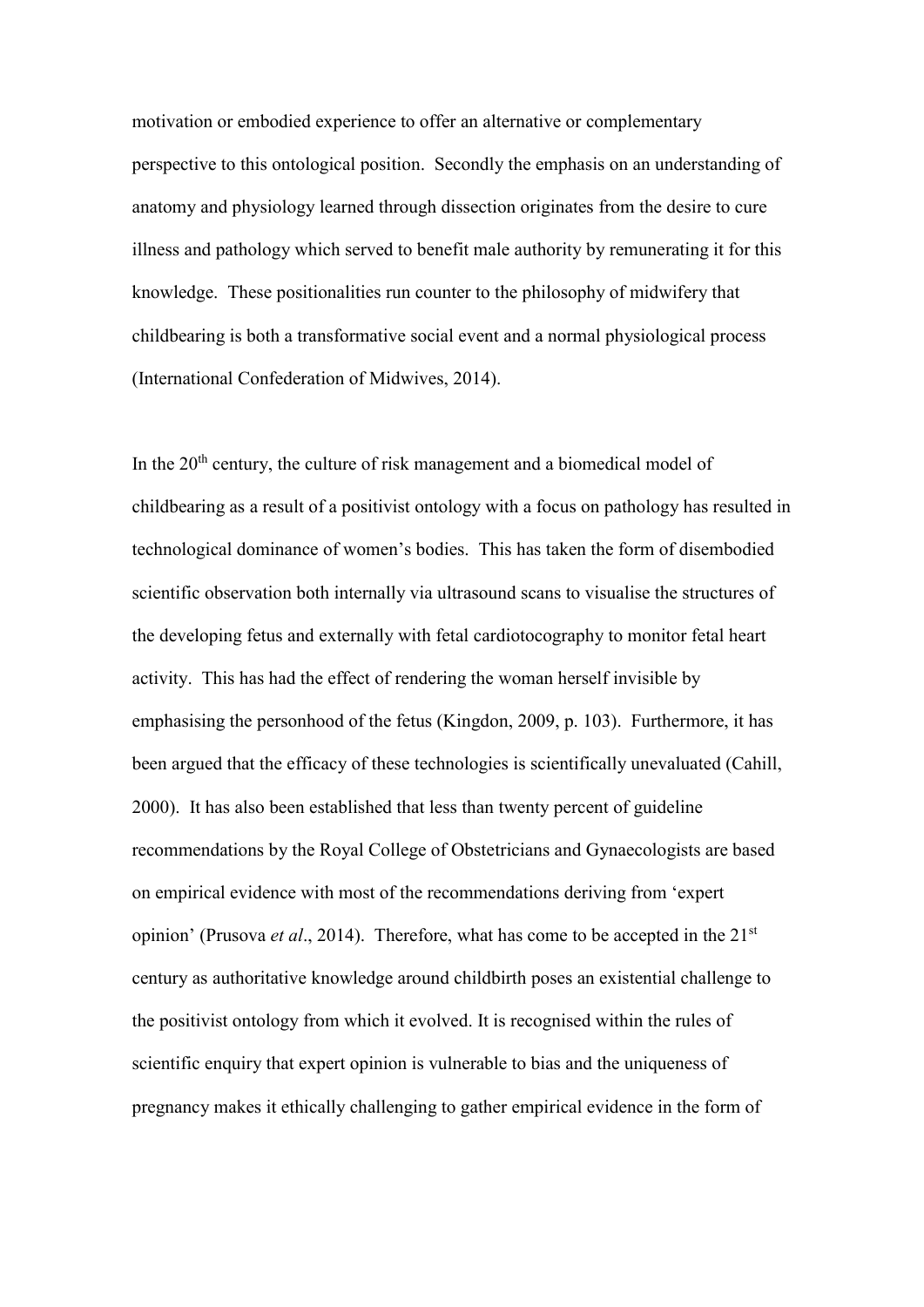randomised controlled trials. It is ironic then that 'experiential knowledge' so devalued in midwifery has unwittingly come to be the dominant form of knowledge in obstetrics.

# *Professionalisation and co-existence*

Following the narrative arc of this essay, a logical conclusion would be that midwifery in the UK should soon cease to exist in direct correlation with the increasing dominance of a male obstetric ontology of childbirth. Trends in place of birth corroborate this hypothesis – at the beginning of the  $20<sup>th</sup>$  century the 'vast majority of women delivered at home' (McIntosh, 2012, p. 37) under the care of the midwife whereas currently 98 percent of births in England and Wales take place in hospitals rather than in private domestic spaces (Office for National Statistics, 2017) where care is led by obstetricians. The ascendancy of authoritative knowledge by definition does not allow for a multiplicity of differing types of knowledge co-existing with equal status. Structural superiority and efficiency (Jordan, 1997, p. 56) which are hallmarks of patriarchy ensure that other types of knowledge are devalued.

The continued existence of midwifery in the United Kingdom can be traced back to the Midwives Act of 1902. This created an exclusively female profession regulated by the exclusively male medical profession. In order to maintain the work of women supporting other women, midwives needed to lobby parliament to recognise their work as a 'profession' and thus inhabit the structures and values set up by male institutions characterised as having a set body of knowledge typically gained from an academic institution (Hunt & Symonds, 1995, p. 18), as well as accountability to a regulatory body with a set of ethical principles. Viewed from a Marxist epistemology, midwifery knowledge, in order to exist in any form at all, had to be circumscribed by male medical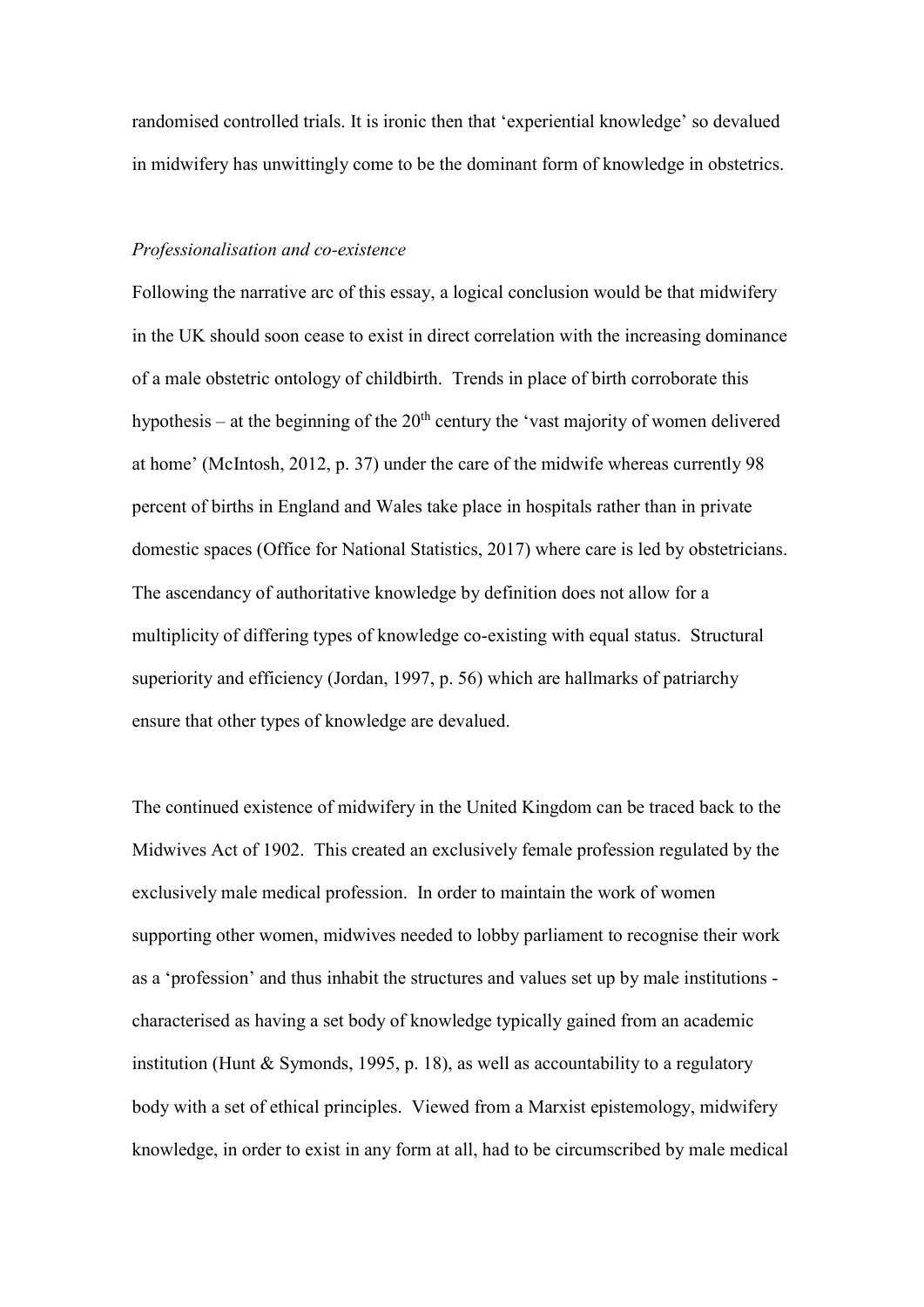knowledge which consequently would benefit the economically dominant and powerful class (Jones & Bradbury, 2018, p. 41).

And yet there has been a debate about whether midwifery should ever even be considered a profession. Traditionally professions have been limited to the three 'learned professions' of law, theology or medicine (O'Day, 2007). Thus, professions have become defined as the ruling authorities on determining what is absolute or true for society as a whole and this truth can only be tested and challenged within the selfserving philosophical frameworks that they have devised. Until the  $20<sup>th</sup>$  century these were exclusively male preserves. With the rise of women in the workplace in the second half of the 20<sup>th</sup> century, traditionally female occupations requiring training and regulation such as teaching, nursing and midwifery became termed 'semi-professions' (Hunt & Symonds, 1995, p. 19). Distancing midwifery from being recognized as a full profession supports Ehrenreich & English's (1974, p. 40) view that professions are elitist and sexist in order to preserve power for the few to have influence over the majority. Nevertheless, despite the dominance of patriarchal biomedical practices, the professionalisation – semi or whole - of midwifery has allowed it to exist. Many rapidly industrialising nations have experienced a doubling in caesarean section rates this century to over 50% of all births (Betran *et al*., 2016) and in the United States birth can no longer be thought of as a 'nonmedical' event due to the disappearance of a midwifery voice (Inhorn, 2006, p. 355). Whilst midwifery exists in name, whether it has a distinct knowledge is still the subject of ongoing debate. Walsh (2006) asserts that much of the focus for midwives has become the extrinsic epistemology of midwifery as a practice of 'doing' (task orientated) at the expense of the intrinsic ontology of midwifery or the experience of 'being' (holism).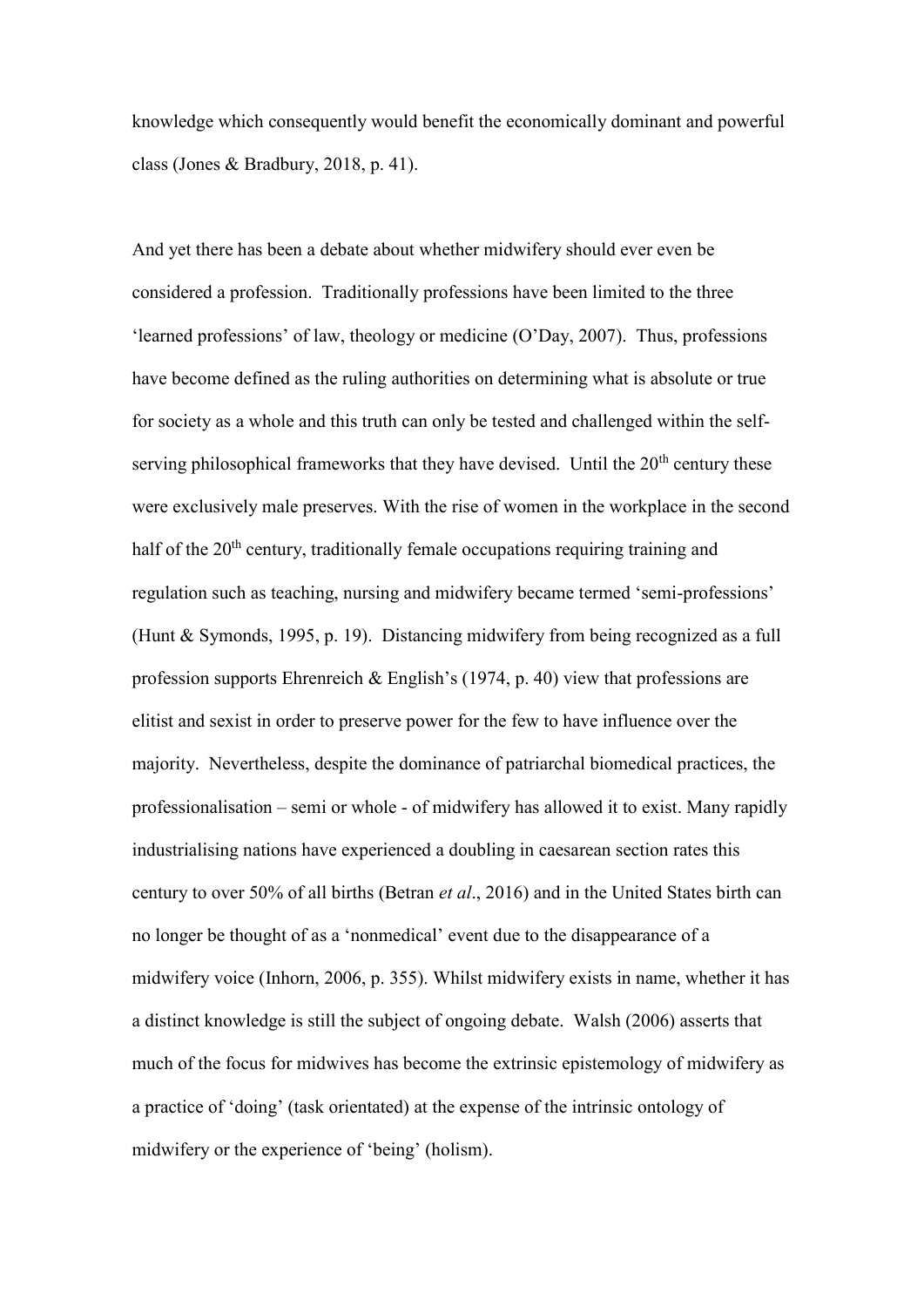#### *Towards a new understanding*

A tradition of 'conflict writing' emerged alongside the second-wave of feminist theory which sought to expose the social and cultural context of patriarchal dominance over women's bodies (McIntosh, 2012, p.9). A binary position was presented with pre-17th century knowledge as holistic, intuitive and inherently female whilst post-enlightenment knowledge was patriarchal, technocratic and male in origin. The result has been, in recent years, an emphasis on developing midwives who are able to 'challenge' guidelines and practices which are not woman-centred (Macdonald, 2017, p. 81) by adopting the dominant male discourse to protect the historical female midwifery ways of knowing.

This essay has adopted both essentialist and socially constructed understandings of gender and sought to understand how the synergy of both concepts has influenced the production of knowledge to support the childbearing process. It has distinguished midwifery as both philosophically and essentially female and obstetrics as male. In the  $21<sup>st</sup>$  century it is timely to re-examine this approach. Cultural constructs of gender have legitimised the acceptability of women providing the emotion work of childbirth whilst men 'fix it' when it 'goes wrong'. But it is women who now dominate both professions, constituting nearly two thirds of UK obstetricians (General Medical Council, 2016, p. 35) as well as over 99.5 percent of the midwifery workforce (NMC, 2018). The myopic focus of the female body as faulty or dangerous and therefore to be fixed allowed men to focus on the technical aspects of childbirth divorced from it being a continuum of the act of procreation. It is to be hoped that this return to a majority body of female caregivers can consciously reconsider the 'hegemony of the evidence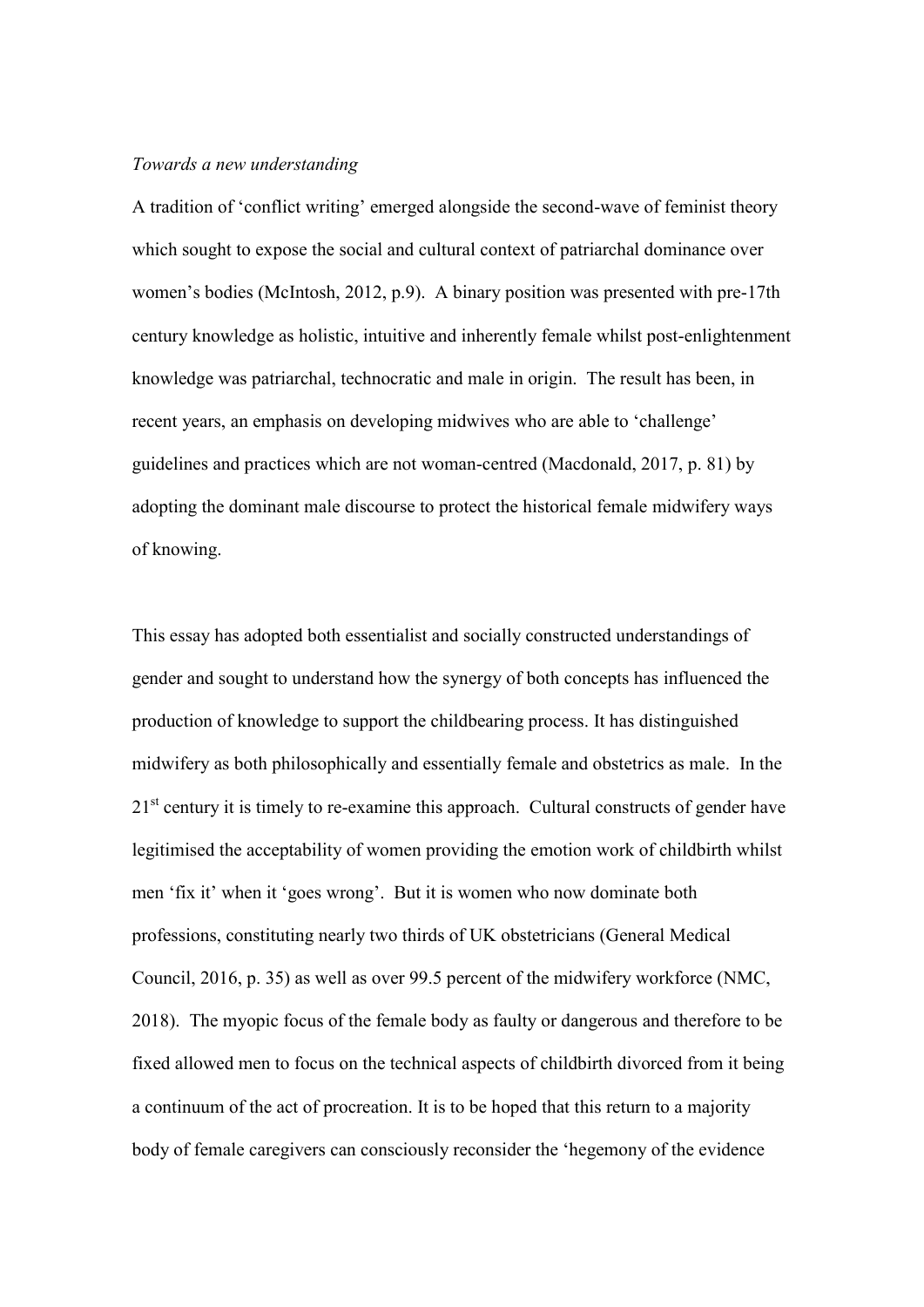paradigm in determining the boundaries of [midwifery] knowledge' (Walsh & Evans, 2014) and encompass a multiplicity of ontologies and epistemologies that will benefit both caregivers and parturient women.

Acknowledgements

With thanks to Dr Mary Dobson and Professor Jackie Campbell for their support, critical review and comments

References:

Angeli, E. & Campbell, L. (2017) Intuition in healthcare communication practices: initial findings from a qualitative inquiry. *Professional Communication Conference (ProComm), 2017 IEEE International,* 1-6.

Barnfather, T. (2013) Can intuitive knowledge be taught in midwifery practice? *British Journal of Midwifery*, 21 (2), 131 - 136

Betran, A., Ye, J., Moller, A., Zhang, J., Gulmezoglu, A. & Torloni, M. (2016) The increasing trend in caesarean section rates: Global, regional & national estimates: 1990- 2014. PLoS ONE, 11 (2):e0148343.<https://doi.org/10.1371/journal.pone.0148343>

Braun, V. & Clarke, V. (2013) *Successful qualitative research: a practical guide for beginners*. London: SAGE

Burr, V. (2015) Social constructionism (3<sup>rd</sup> ed). London: Routledge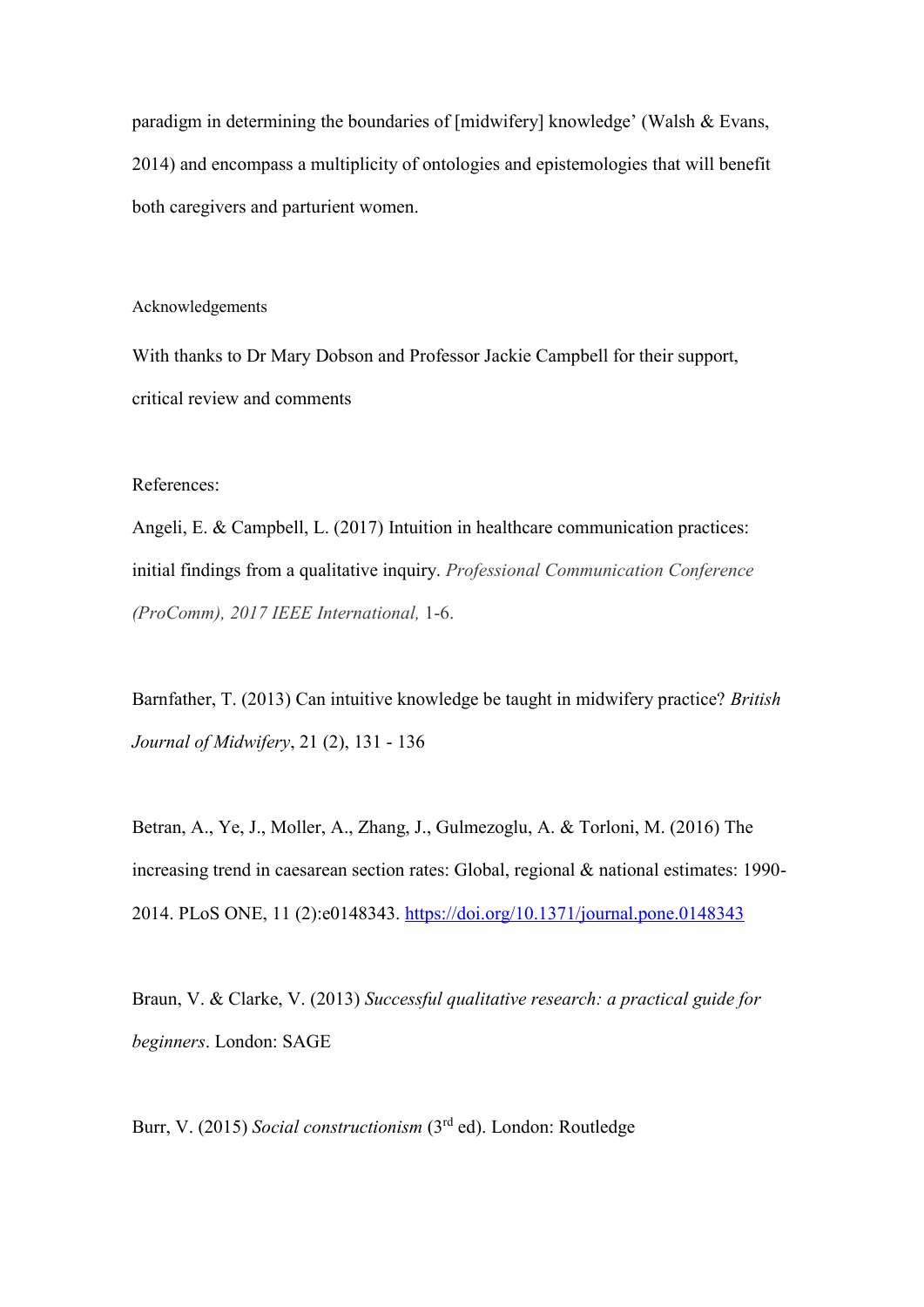Cahill, H. (2000) Male appropriation & medicalization of childbirth: an historical analysis. *Journal of Adult Nursing*, 33 (3), 334-342

Davis-Floyd, R. & Davis, E. (1997) Intuition as authoritative knowledge in midwifery and home birth. In: Davis-Floyd, E. & Sargent, C. (eds.) *Childbirth & authoritative knowledge: Cross-cultural perspective*. Berkeley, CA: University of California Press

Donnison, J. (1988) *Midwives & medical men: A history of the struggle for the control*  of childbirth (2<sup>nd</sup> ed). London: Historical Publications

Donnison, J. & Macdonald, S. (2017) A history of the midwifery profession in the United Kingdom. In: Macdonald, S. & Johnson, G. (eds.) *Mayes' midwifery* (15th ed). Edinburgh: Elsevier

Ehrenreich, B. & English, E. (1974) *Witches, midwives & nurses: A history of women healers*. London: Compendium

Fahy, K. (2008) Power and the social construction of birth territory. In: Fahy, K., Foureur, M. & Hastie, C. (eds.) *Birth territory & midwifery guardianship: theory for practice, education & research*. Edinburgh: Elsevier

Foucault, M. (1979) *Discipline & punish: the birth of the prison*. New York, NY: Vintage Books

Foucault, M. (1980) *Power/knowledge: Selected interviews*. New York, NY: Pantheon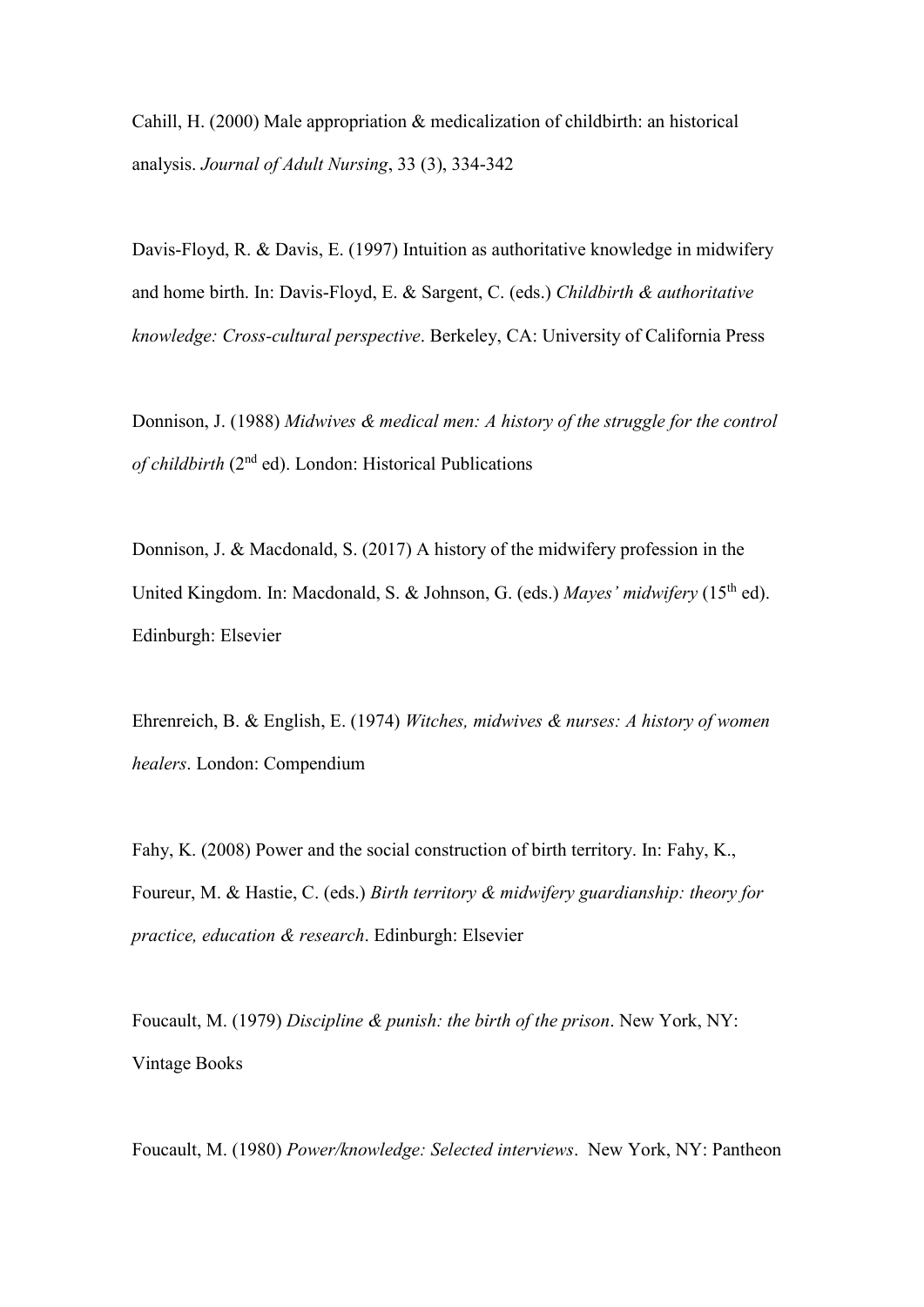General Medical Council (2016) *The state of medical education and practice in the UK.* London: General Medical Council

Green, M. (2008) Gendering the history of women's healthcare. *Gender & History*, 20 (3), 487-518

Hunt, S. & Symonds, A. (1995) *The social meaning of midwifery*. Basingstoke: Macmillan

Inhorn, M. (2006) Defining women's health: a dozen messages from more than 150 ethnographies. *Medical Anthropology Quarterly*, 20 (3), 345-378

International Confederation of Midwives (2014) Core document: Philosophy & model of midwifery care. *International Confederation of Midwives* [online]. Available from: [https://www.internationalmidwives.org/assets/files/definitions-files/2018/06/eng](https://www.internationalmidwives.org/assets/files/definitions-files/2018/06/eng-philosophy-and-model-of-midwifery-care.pdf)[philosophy-and-model-of-midwifery-care.pdf](https://www.internationalmidwives.org/assets/files/definitions-files/2018/06/eng-philosophy-and-model-of-midwifery-care.pdf) [Accessed 15th December 2018]

Jones, P. & Bradbury, L. (2018) *Introducing social theory* (3<sup>rd</sup> ed.). Cambridge: Polity Press

Jordan, B. (1997) Authoritative knowledge and its construction. In: Davis-Floyd, E. & Sargent, C. (eds.) *Childbirth & authoritative knowledge: Cross-cultural perspective*. Berkeley, CA: University of California Press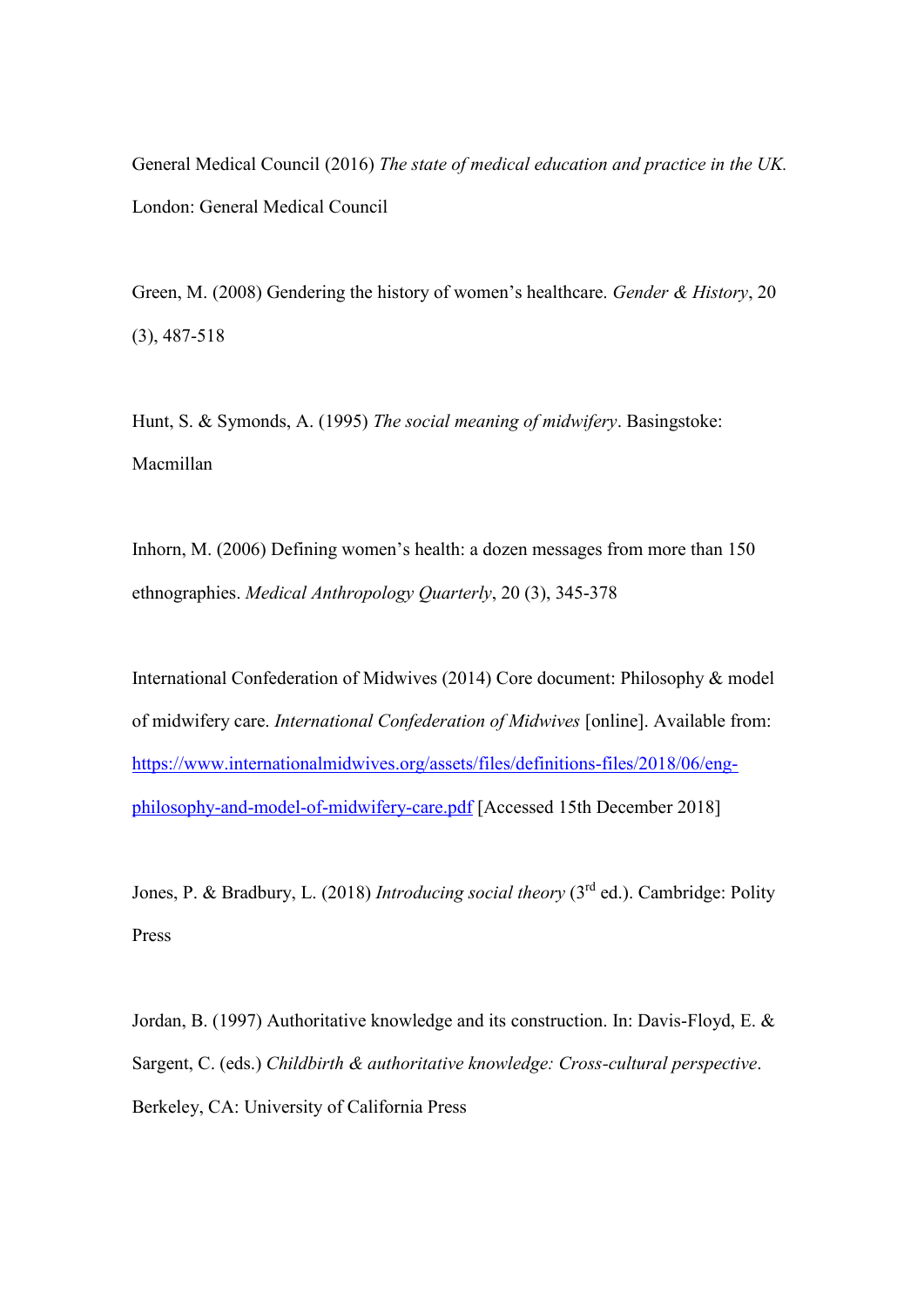Kingdon, C. (2009) *Sociology for midwives*. London: Quay Books

Macdonald, S. (2017) The midwife as lifelong learner. In: Macdonald, S. & Johnson, G. (eds.) *Mayes' midwifery* (15th ed.). Edinburgh: Elsevier

McIntosh, T. (2012) *A social history of maternity & childbirth: key themes in maternity care*. London: Routledge

NMC (2018) *The NMC register*. London: NMC

O'Day, R. (2007) Social change in the history of education: Perspectives on the emergence of learned professions in England, c.1500 – 1800. *Journal of the History of Education in Society*, 36 (4-5), 409 - 428

Office for National Statistics (2017) Birth characteristics in England & Wales:2016. *Office for National Statistics* [online]. Available from:

[https://www.ons.gov.uk/peoplepopulationandcommunity/birthsdeathsandmarriages/live](https://www.ons.gov.uk/peoplepopulationandcommunity/birthsdeathsandmarriages/livebirths/bulletins/birthcharacteristicsinenglandandwales/2016) [births/bulletins/birthcharacteristicsinenglandandwales/2016](https://www.ons.gov.uk/peoplepopulationandcommunity/birthsdeathsandmarriages/livebirths/bulletins/birthcharacteristicsinenglandandwales/2016) [Accessed 6th December 2018]

Prusova, K., Churcher, L., Tyler, A. & Lukugamage, A. (2014) Royal College of Obstetricians & Gynaecologists guidelines: How evidence-based are they? *Journal of Obstetrics & Gynaecologists*, 34 (8), 706-711

Walliman, N. (2011) *Your research project* (3 rd ed.). London: SAGE